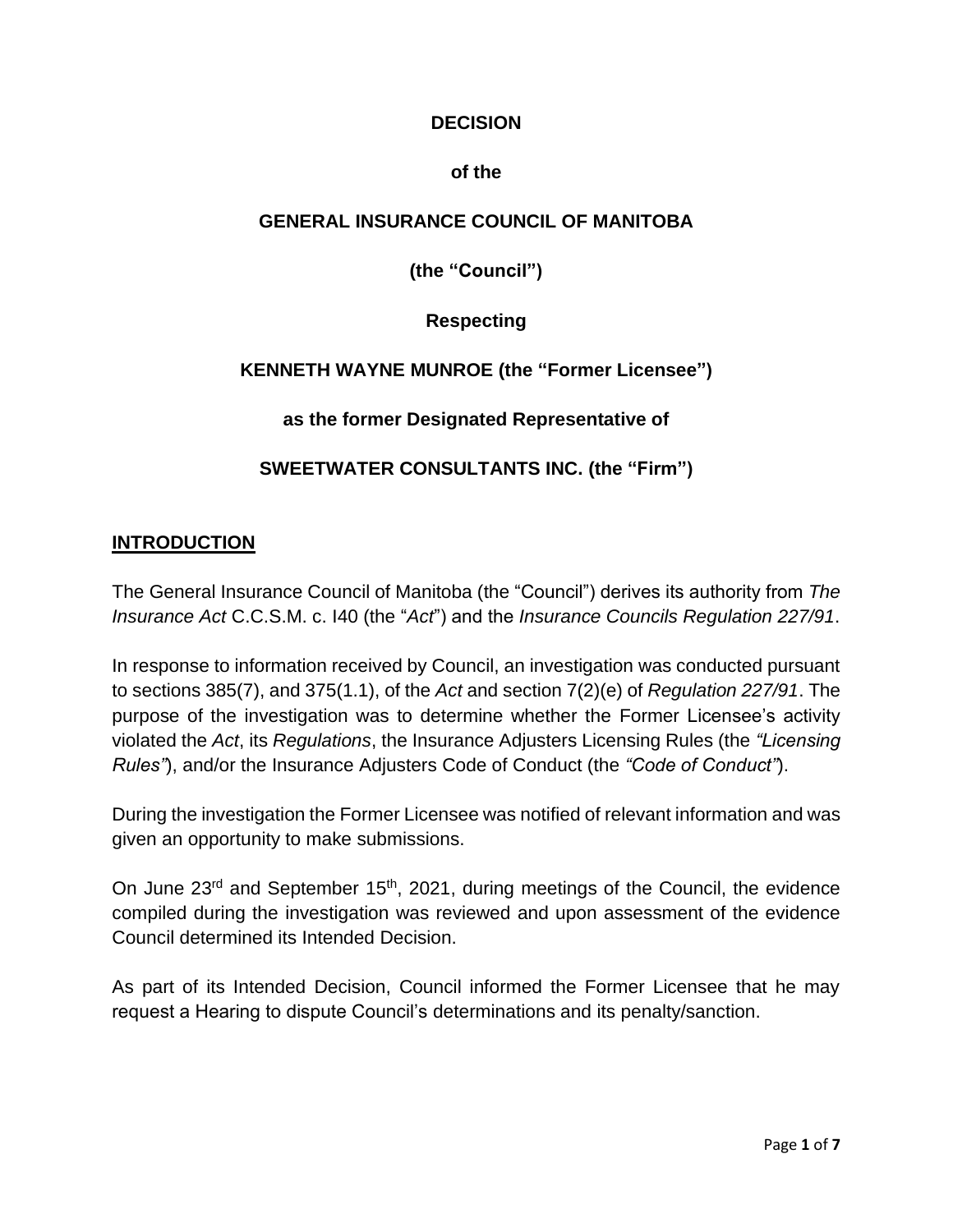On October 29, 2021, the Former Licensee filed a Notice to Council requesting a Hearing with the General Insurance Council of Manitoba. On March 7, 2022, the Former Licensee withdrew his request for a Hearing.

Pursuant to section 385(7) of the *Act* and *Regulation 227/91*, the Council hereby renders its Decision and corresponding reasons.

# **ISSUE**

1. Did the Former Licensee violate the *Act* and/or the *Code of Conduct*, when he acted on behalf of the Complainants?

# **FACTS AND EVIDENCE**

- 1. The Former Licensee was the Level 5 Designated Representative ("D/R") for the Firm from December 4, 2006 until June 30, 2016.
- 2. Dated April 12, 2016, the Former Licensee affixed his signature to an *Adjusting Firm Attestation Form* which presented licensure requirements for the Firm; on April 13, 2016, the Former Licensee emailed his completed form to the Licensing Department of the Insurance Council of Manitoba ("ICM").
- 3. On June 27, 2016, the Former Licensee had a discussion with ICM staff to the effect that he would not be renewing his adjuster's licence.
- 4. Further to that discussion the ICM mailed the Former Licensee a June 27, 2016 letter which documented the conversation that he had notified the ICM that he would not renew his licence, effective June 30, 2016; the letter then reminded him that until such time a licence has been issued to him, he is prohibited from transacting the business of insurance.
- 5. Effective July 1, 2016, the Former Licensee was no longer licensed as an adjuster as his licence lapsed due to his non-renewal of his licence.
- 6. At all material times, the Former Licensee was not licensed as an adjuster when acting on behalf of the Complainants in 2019 for a matter arising from a claim under their policy with the Insurer.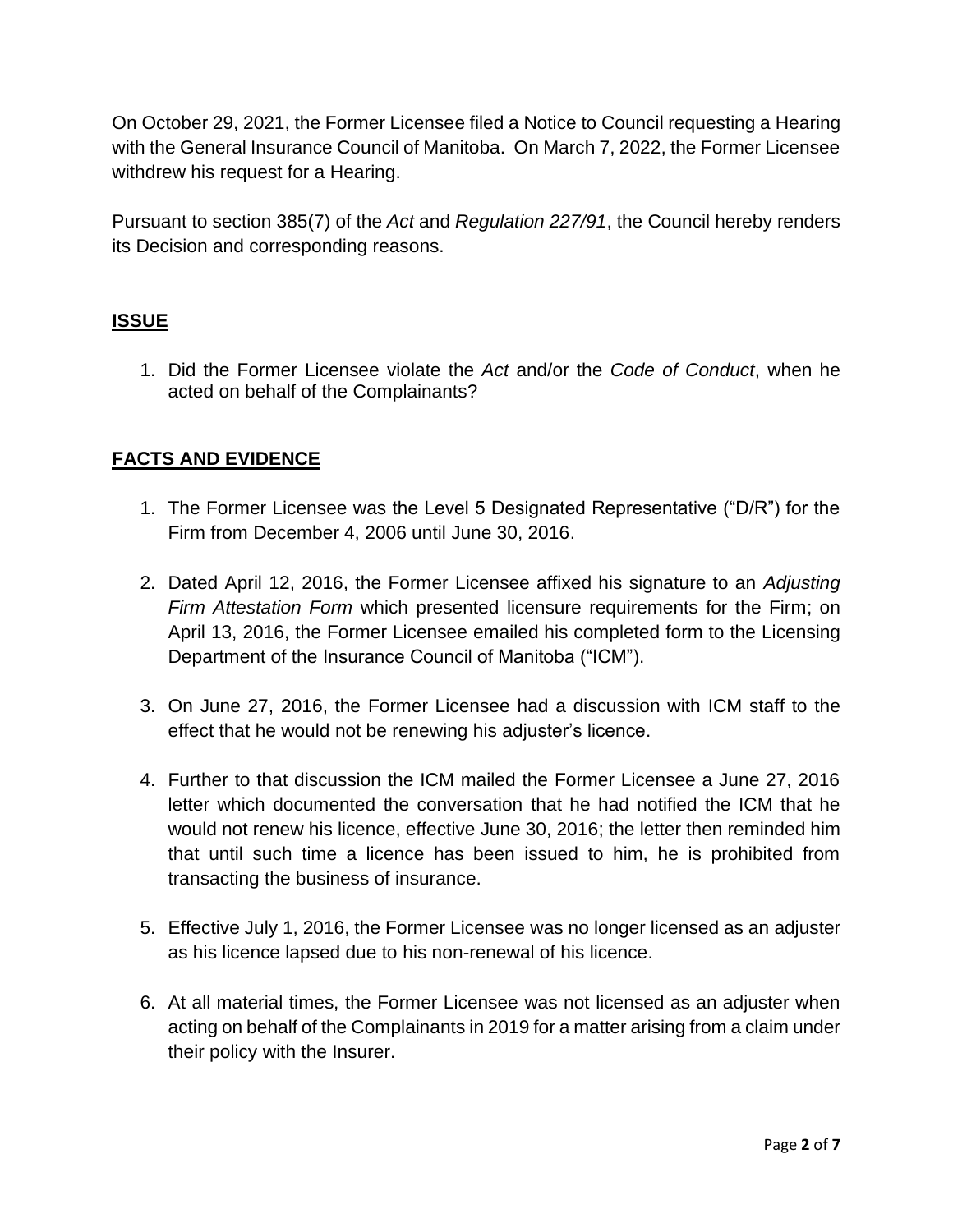- 7. In his response to Council's Investigator, the Former Licensee submitted extensive material which provided an overview of his activities where he acted on behalf of the Complainants.
- 8. Dated April 10, 2019, the Complainants signed the Former Licensee's *Authorization and Approval to Act Document* which gave the Firm:

*"the authority to generally enter into direct discussions and entertain meaningful discussions with representatives of the underwriters at risk and their representatives and to request documentation and or any other document pertaining to this claimable loss and to make recommendations, offer suggestions, approve expenses and generally enter into negotiations and settlement discussions with representatives of the underwriters at risk and their representatives"*.

- 9. The Former Licensee was working on behalf of the Complainants for compensation and he had invoiced the Complainants for his services.
- 10.The Former Licensee's documentation indicates that he was negotiating a settlement with the Insurer on behalf of the Complainants, for example, by way of his April 26, 2019 letter to the Insurer, the Former Licensee stated:

*"On the 16 April 2019 we held a meeting at your office to discuss the variables relating to the quantum of the loss… During this meeting the objective discussed was to find an agreeable settlement solution."*

*"It continues to be my hope the concept of a blended settlement can take place wherein all parties can agree with a settlement solution."*

And by way of his June 13, 2019 email to the Insurer, the Former Licensee stated:

*"On the 20 June 2019 we are eager to engage in a constructive discussions with you so as to arrive at a fair settlement."*

11.Furthermore, by email dated May 6, 2021, the Former Licensee advised Council's Director, Compliance that:

*"The majority, if not all work in this file was scene investigation…"*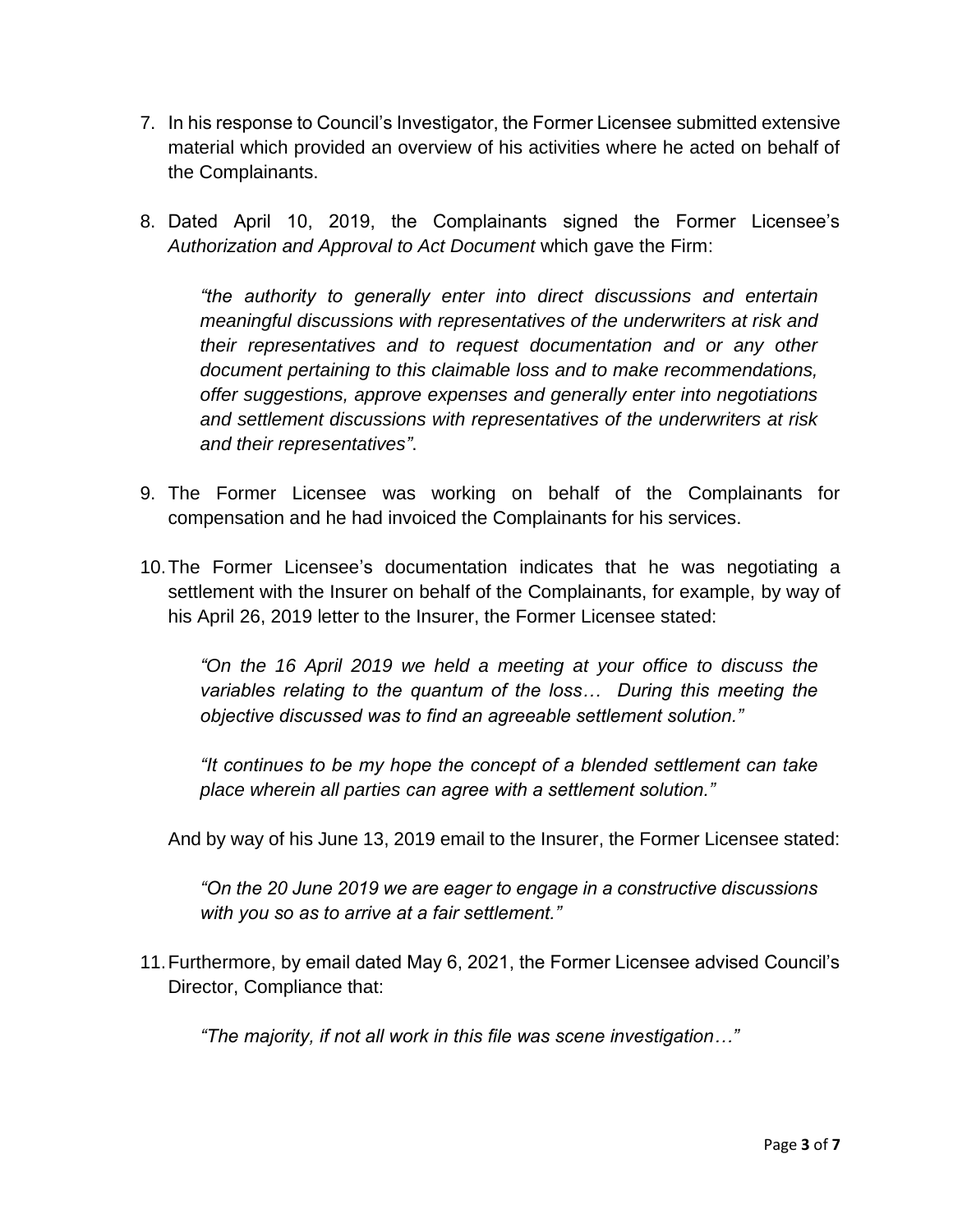- 12.As per the Insurer's files notes, the Insurer understood the Former Licensee to be acting in the capacity as a *"public adjuster"*.
- 13.The Former Licensee used the following adjuster designations in his email and letter correspondence to the Complainants and Insurer and use of these designations require licensure:
	- a) Chartered Loss Adjuster ("CLA"); and,
	- b) Fellow of the Canadian Independent Adjusters' Association ("FCIAA").
- 14.In his May 6, 2021 response to ICM staff, the essence of the Former Licensee's perspective as to his activities was that he was operating under an exemption to licensure pursuant to section 385(9)(d) Persons to whom this section does not apply, of the *Act* which reads as follows:

(d) a person who is employed as an appraiser, engineer, or other expert, solely for the purpose of giving expert advice or evidence;

# **ANALYSIS AND DETERMINATIONS**

Section 385(7)(b) of the *Act* speaks to violating any provision of the *Act* or any rule or regulation under the *Act*. Section 385(8) of the *Act* states that any person who acts as an adjuster without a licence is guilty of an offence. Section 391 of the *Act* prohibits any person who, not being duly licensed as an adjuster from holding out to the public as an adjuster.

Sections 4 – Advising Clients, 8 – Unauthorized Practice of the Profession, and 9 – Conduct Towards Others, of the *Code of Conduct* addresses advising clients, the prohibition of an unauthorized practice of the profession (unlicensed activity) and conduct towards others including the ICM.

The Former Licensee had been the Firm's Designated Representative from December 4, 2006 until June 30, 2016. He also had extensive years of experience in the industry at a senior level and ought to have been accustomed to regulatory requirements inclusive of the requirement for licensure to act and/or hold out as an adjuster. The Former Licensee had affixed his signature to an *Adjusting Firm Attestation Form* dated April 12, 2016 (shortly prior to the lapse of his licence in June 2016) which addressed licensure requirements prior to acting as an adjuster.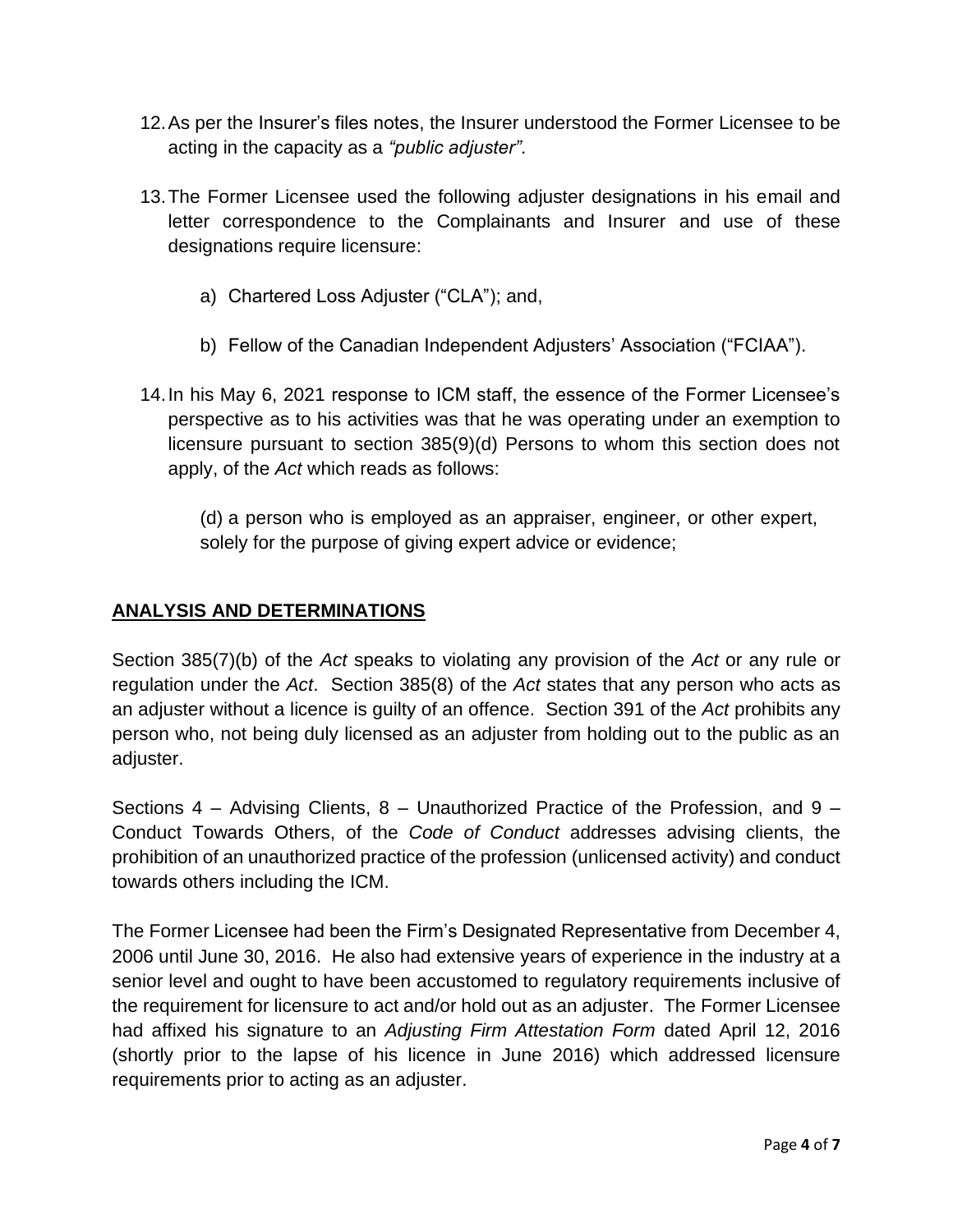The Former Licensee had not been licensed as an adjuster since 2016 and was not licensed when acting on behalf of the Complainants in 2019.

Negotiation, settlement, or investigation of a loss or claim under a contract by an insurer are activities of an adjuster under the definition of an Adjuster as per the *Act*:

#### **"adjuster"** means a person who

- (a) for or on behalf of an insurer or an insured and for compensation, reward or the hope or expectation of compensation or reward,
	- (i) solicits the right to negotiate the settlement of or to investigate a loss or claim under a contract, or under a fidelity, surety or guaranty bond issued by an insurer, or
	- (ii) directly or indirectly negotiates, investigates, adjusts or settles such loss or claim, or
- (b) holds himself or herself out as an adjuster, investigator, consultant or adviser with respect to the adjustment, negotiation or settlement of such losses or claims,

but does not include a member of The Law Society of Manitoba, entitled to practise as a solicitor in Manitoba, acting for or on behalf of a client in the course of and as part of that practice;

By his own evidence, the Former Licensee's activities encompassed negotiation, settlement, and investigation of the Complainant's loss and claim under the contract of insurance they had with the Insurer.

Council reviewed the totality of the evidence and the definition of an Adjuster, and on this basis concluded that the Former Licensee was carrying on the activities of and was holding out as an adjuster when acting on behalf of the Complainants. Particular consideration was given to the activities of negotiating, settling, and investigating losses or claims under the definition; and, to the Former Licensee's own evidence, namely the *"Authorization and Approval to Act Document"* which contained wording to the effect that the Firm had the authority to enter into direct discussions and into negotiations and settlement discussions with representatives of the underwriters at risk and their representatives.

The Former Licensee was in direct communications (email and letter correspondence) with the Insurer which was under the impression that he was a public adjuster as specified in the Insurer's file notes.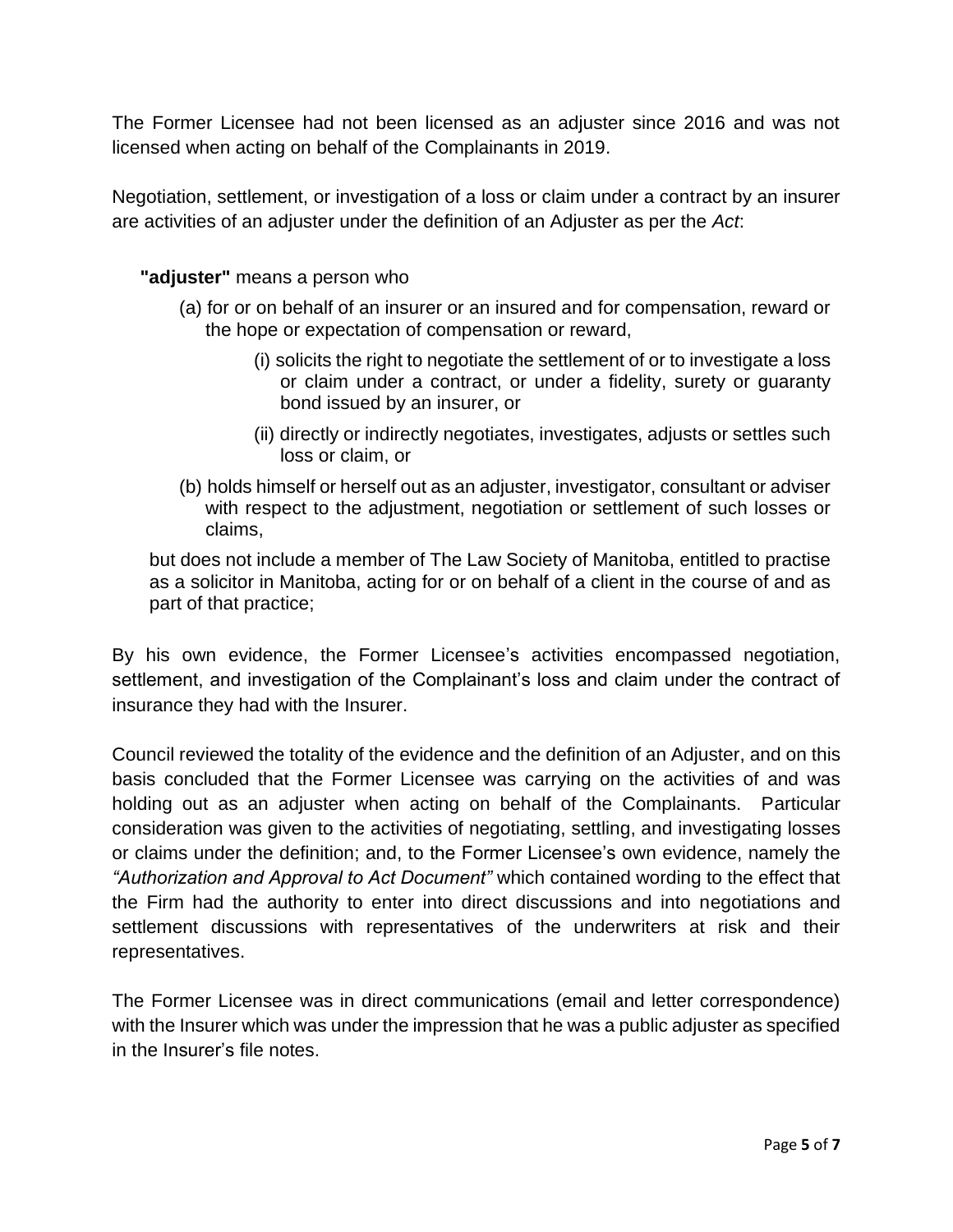The Complainants likewise understood the Former Licensee to be an adjuster as further supported by his use of adjuster designations (CLA and FCIAA) which are contingent upon licensure, more specifically, as per the Canadian Independent Adjusters' Association website, to qualify for the class of membership of Chartered Loss Adjuster, the candidate must be employed by a licensed and practicing member firm; and, membership as Fellow of the Canadian Independent Adjusters' Association is open to licensed individuals who are owners, partners, officers or senior employees of a Member Firm.

Council considered but did not accept the Former Licensee's perspective that he was acting through an exemption under section 385(9) of the *Act*.

The Former Licensee was working on behalf of the Complainants for compensation and his activities (negotiation, settlement, or investigation of a loss or claim under a contract) were as an adjuster when assessed in the light of the definition of an "Adjuster" under the *Act*.

He had prior communications in 2016 with ICM's Licensing Department and therefore had actual knowledge that he was not licensed and was unable to act as an adjuster without a licence. Council held that the Former Licensee demonstrated a lack of good faith towards the regulatory requirements for licensure and, in turn, a lack of good faith towards the ICM and its earlier communications expressing the requirement for licensure. Council held that the Former Licensee knew or ought to have known of the need to have a licence for adjuster activities given his professional background as a former Designated Representative and extensive years of experience in industry at a senior level.

Based on the information and evidence reviewed, Council concluded that the Former Licensee engaged in unlicensed activity and held out as an adjuster without a licence in violation of sections 385(7)(b), 385(8), and 391, of the *Act*; and, sections 4, 8, and 9 of the *Code of Conduct* and that disciplinary action is warranted.

# **PENALTY AND FINAL DECISION**

Council's Decision dated March 30, 2022 was delivered to the Former Licensee by mail on April 5, 2022. The Decision outlined the foregoing background, analysis, and conclusion on a preliminary basis.